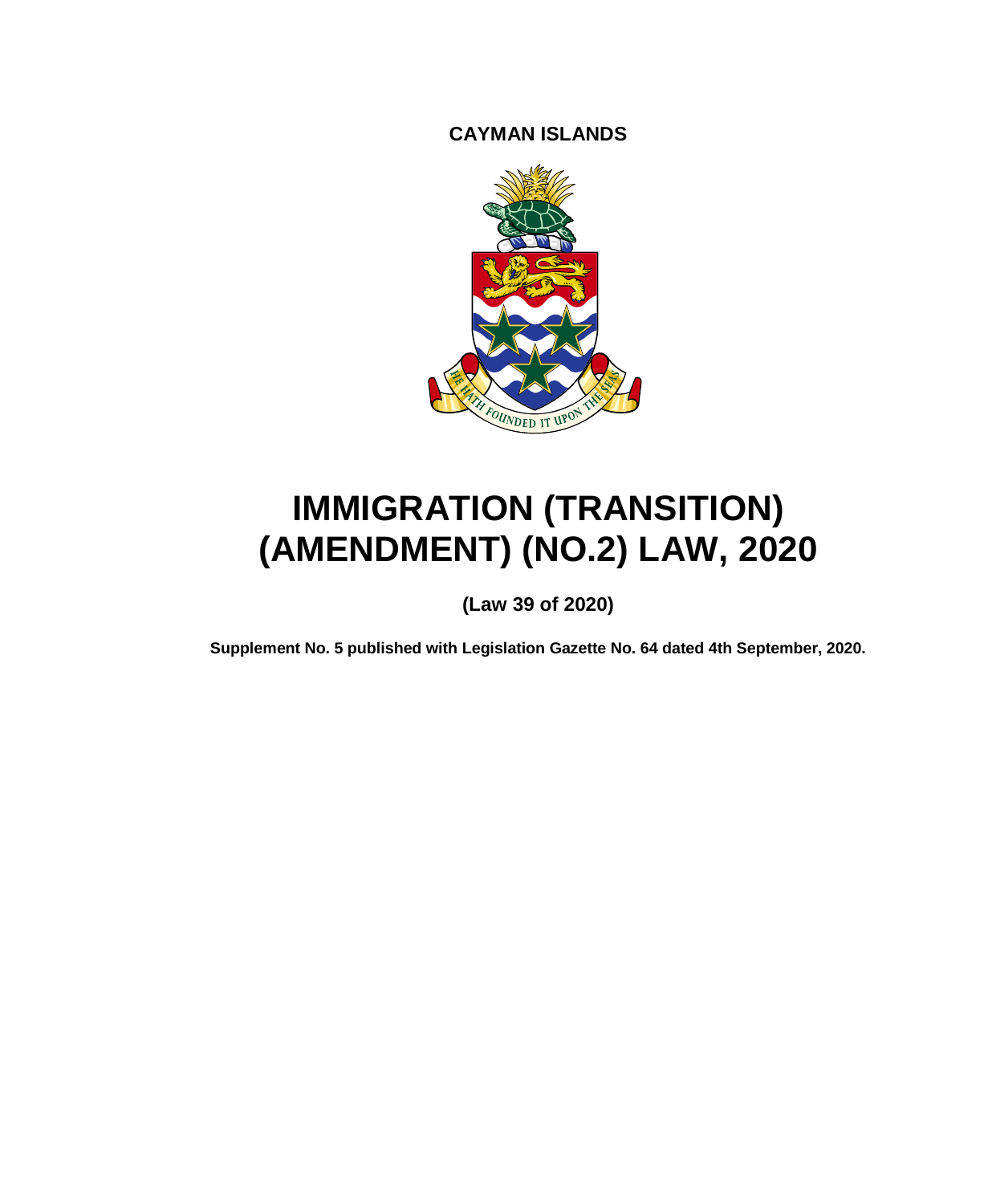## **PUBLISHING DETAILS**

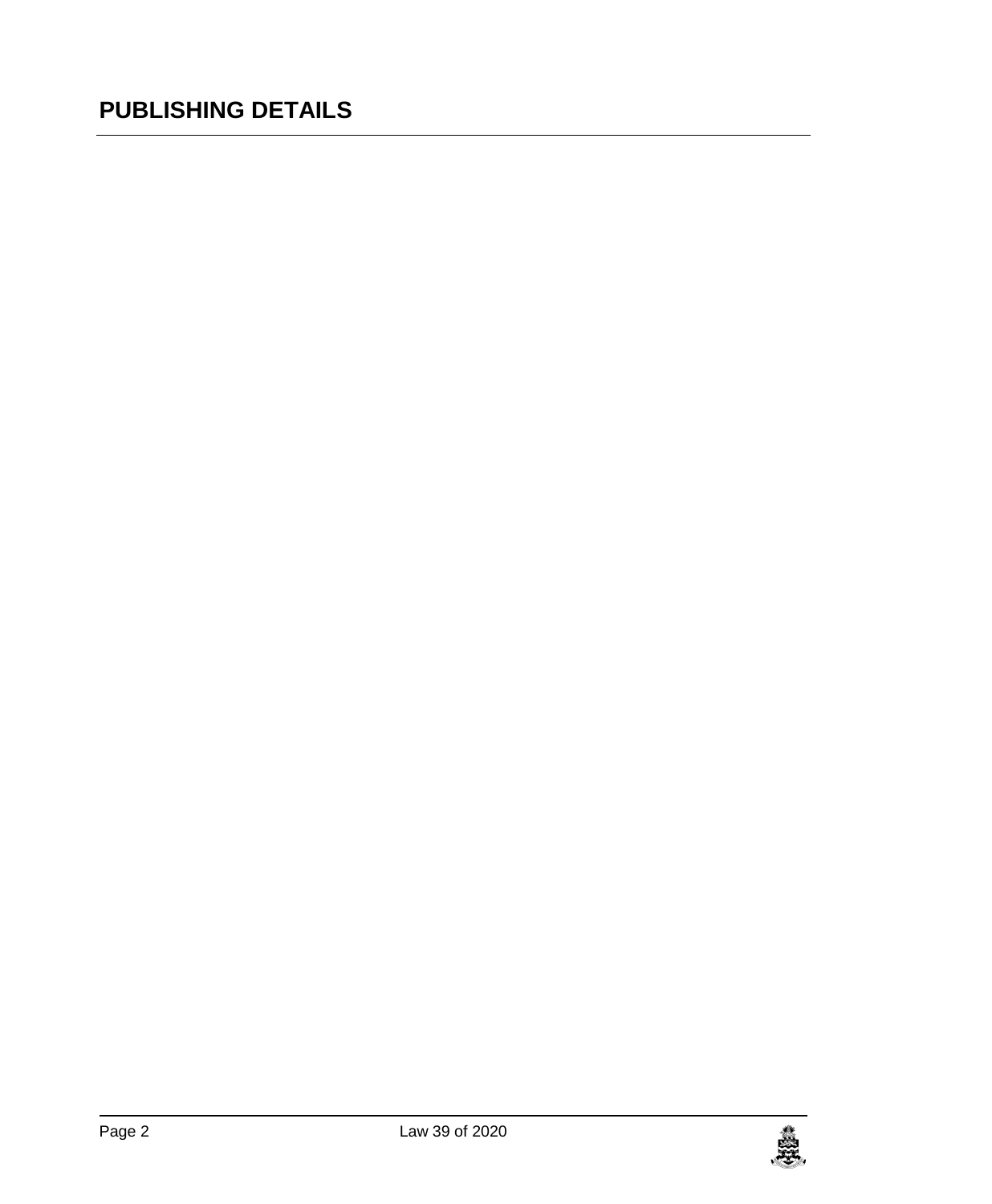## **CAYMAN ISLANDS**



## **IMMIGRATION (TRANSITION) (AMENDMENT) (NO.2) LAW, 2020**

**(Law 39 of 2020)**

## **Arrangement of Sections**

| Section |                                                                                           | Page |
|---------|-------------------------------------------------------------------------------------------|------|
| 1.      |                                                                                           |      |
| 2.      | Amendment of section 2 of the Immigration Law (2020 Revision) – interpretation5           |      |
| 3.      | Amendment of section 13 - functions of Boards; Head of Work Permits, Cayman Status        |      |
|         |                                                                                           |      |
| 4.      | Amendment of section 28 - acquisition of the right to be Caymanian by grant of the Board6 |      |
| 5.      |                                                                                           |      |
| 6.      |                                                                                           |      |
| 7.      | Amendment of section 37 - persons legally and ordinarily resident in the Islands for at   |      |
| 8.      | Amendment of section 38 - Residency and Employment Rights Certificate for spouse of a     |      |
|         |                                                                                           |      |
| 9.      | Amendment of section 40 - loss of Residency and Employment Rights Certificate11           |      |
| 10.     | Amendment of section 42 – Certificate of Permanent Residence for persons of               |      |
|         |                                                                                           |      |
| 11.     | Amendment of section 43 - spouse and dependants of the holder of a Residency              |      |
|         | Certificate for Persons of Independent Means or a Certificate of Permanent Residence      |      |
| 12.     |                                                                                           |      |
| 13.     |                                                                                           |      |
|         | Amendment of section 48 - revocation of Certificate of Direct Investment  14              |      |
| 14.     |                                                                                           |      |
| 15.     | Amendment of section 50 - Residency Certificate (Substantial Business Presence) 14        |      |
| 16.     |                                                                                           |      |
| 17.     | Amendment of section 58 - consideration of work permit by Board etc 15                    |      |
| 18.     |                                                                                           |      |

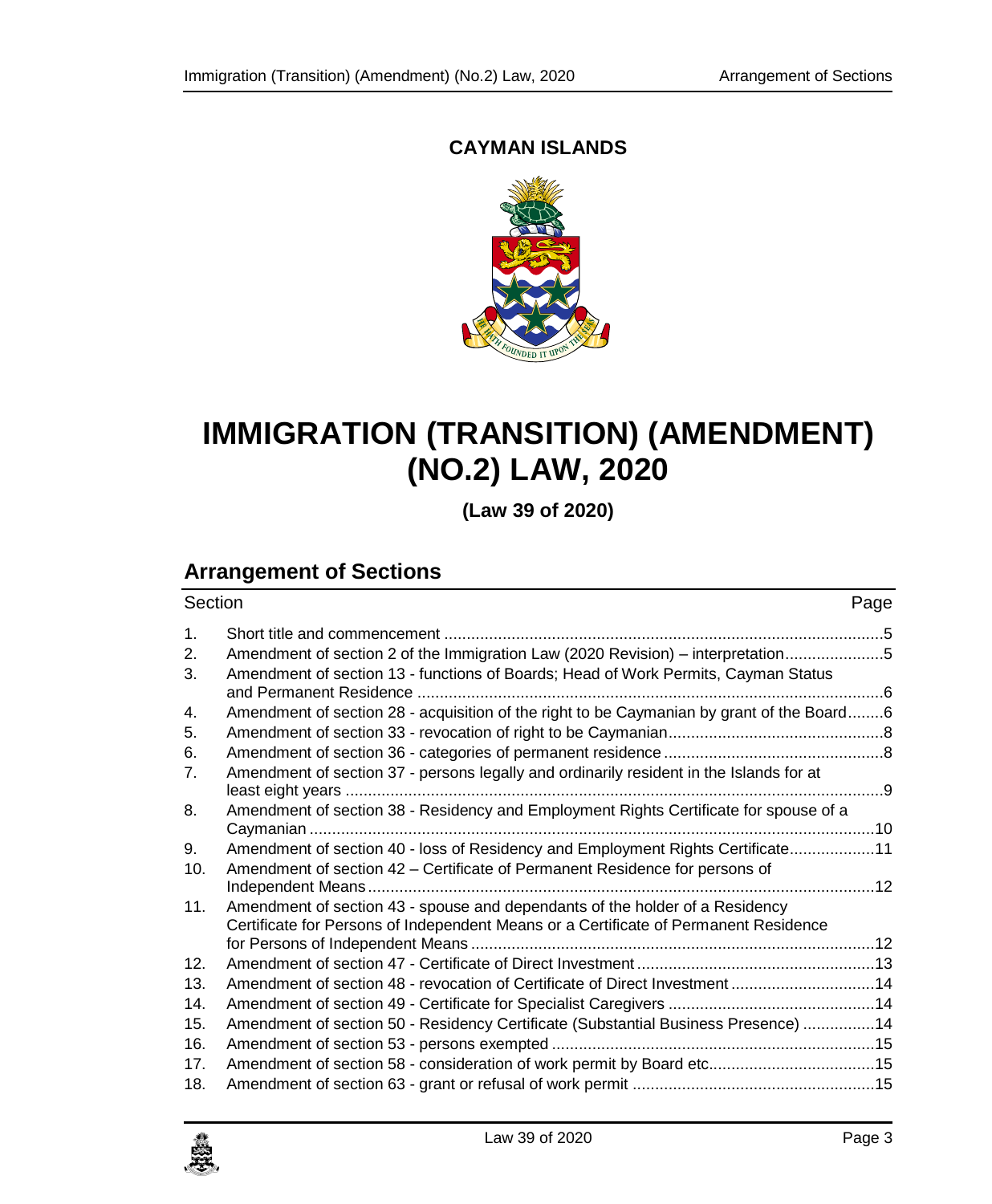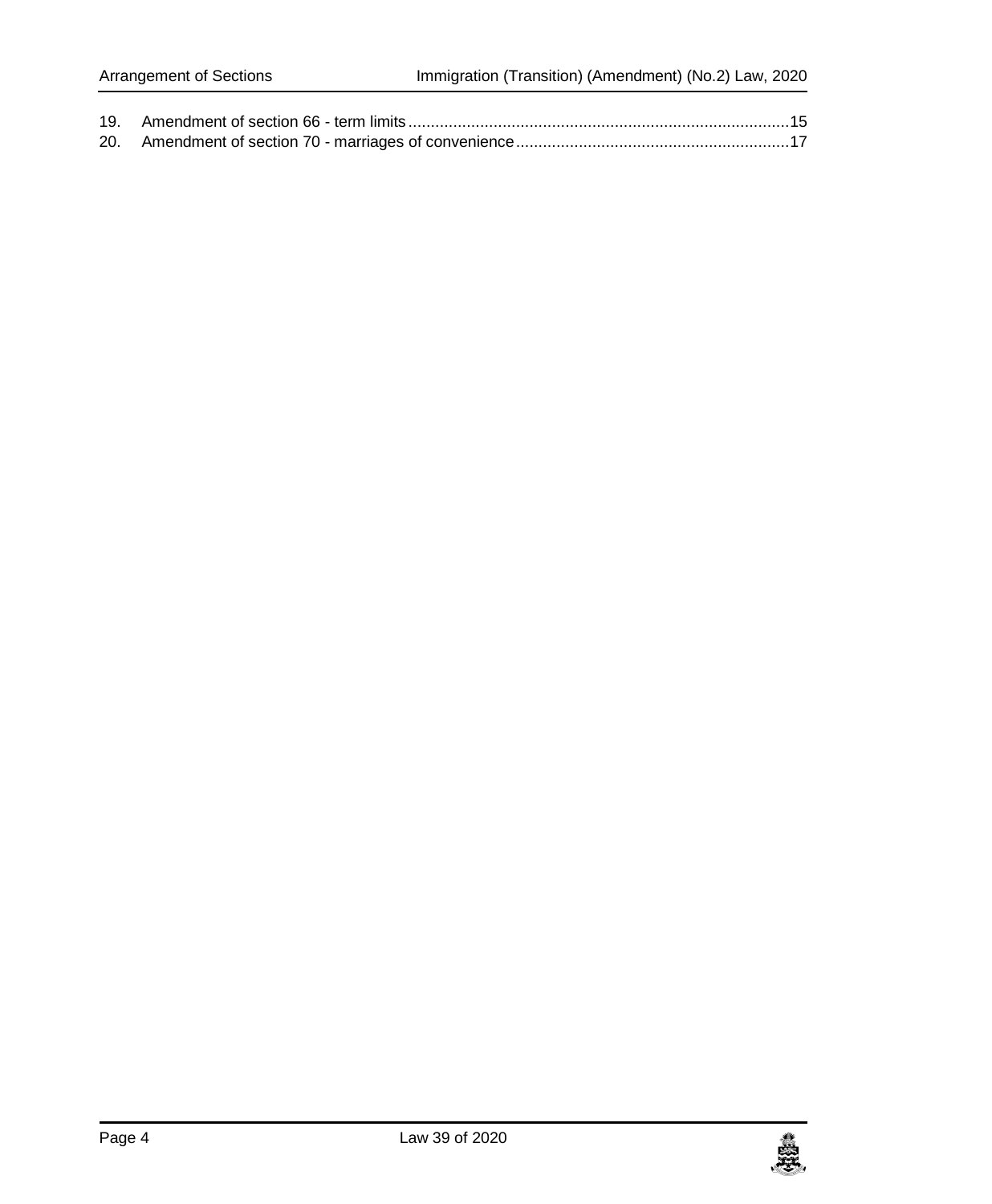## **CAYMAN ISLANDS**

(Law 39 of 2020) I Assent,



**Martyn Roper Governor**

Date: 4th day of September, 2020

## **IMMIGRATION (TRANSITION) (AMENDMENT) (NO.2) LAW, 2020**

**(Law 39 of 2020)**

## **A LAW TO AMEND THE IMMIGRATION (TRANSITION) LAW, 2018 AS A CONSEQUENCE OF THE ENACTMENT OF THE CIVIL PARTNERSHIP LAW, 2020; AND FOR INCIDENTAL AND CONNECTED PURPOSES**

ENACTED by the Governor in accordance with section 81 of the Constitution, after consultation with the Premier, with the prior approval of the Secretary of State, and pursuant to instructions issued in accordance with section 31 of the Constitution.

## <span id="page-4-0"></span>**1. Short title and commencement**

- **1**. (1) This Law may be cited as the Immigration (Transition) (Amendment) (No.2) Law, 2020.
	- (2) This Law comes into force immediately after the commencement of the *Civil Partnership Law, 2020*.

## <span id="page-4-1"></span>**2. Amendment of section 2 of the Immigration Law (2020 Revision) – interpretation**

- **2**. The *Immigration (Transition) Law, 2018,* in this Law referred to as the "principal Law", is amended in section 2 as follows —
	- (a) in the definition of the word "dependant" by inserting after the word "spouse" the words "or civil partner";

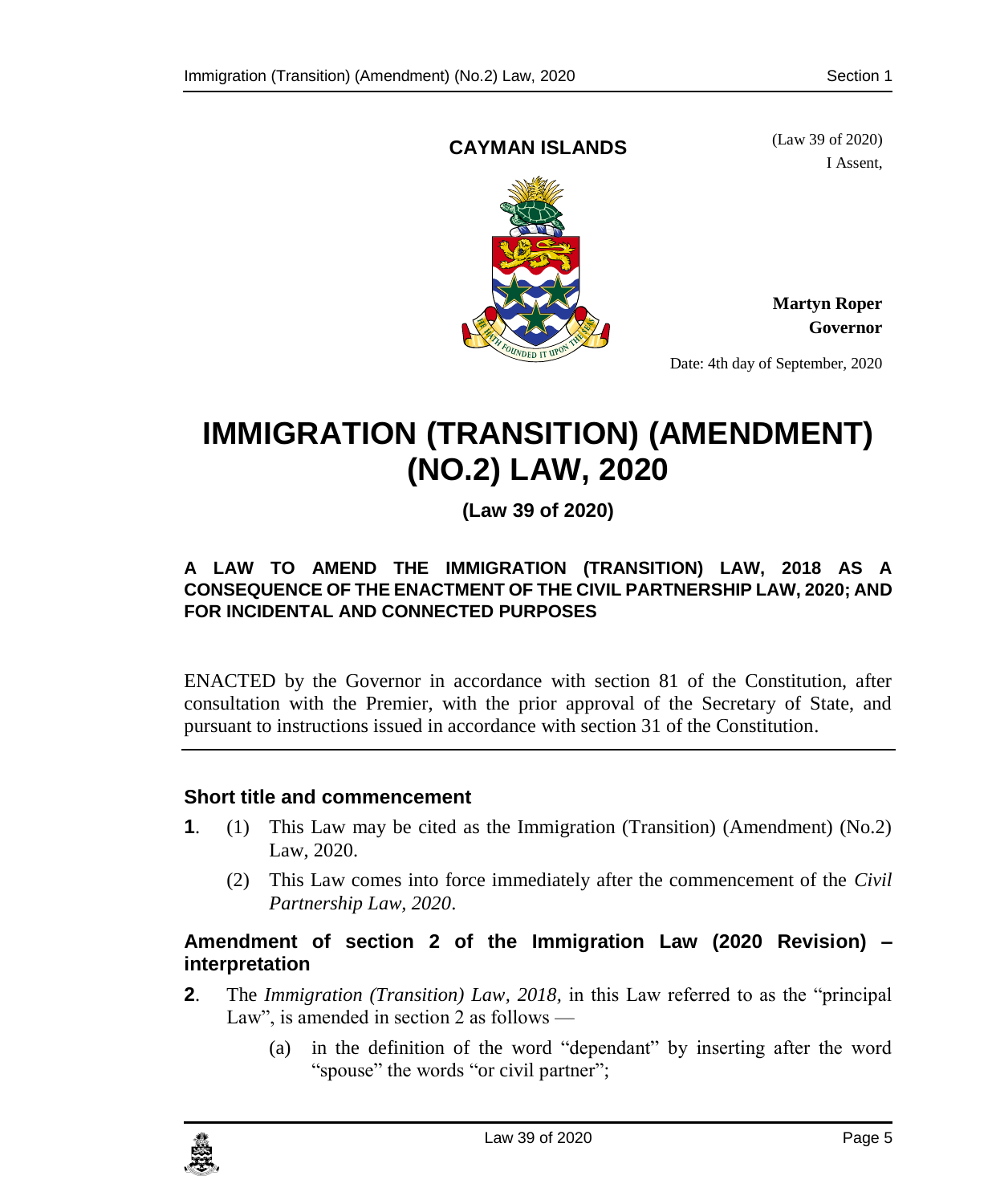- (b) in the definition of the word "step-child" by inserting after the word "marriage" the words "or a civil partnership";
- (c) in the definition of the word "student" by inserting after the word "spouse" the words "or civil partner"; and
- (d) by inserting, in the appropriate alphabetical sequence, the following definitions —

" "**Civil Registrar**" means a Civil Registrar for civil partnerships appointed under section 29 of the *Civil Partnership Law, 2020*;

"**civil partner**" has the meaning assigned by section 2 of the *Civil Partnership Law, 2020*;

"**civil partnership**" has the meaning assigned by section 2 of the *Civil Partnership Law, 2020*;

"**civil partnership of convenience**" means a civil partnership entered into with the primary intention of avoiding, or benefiting from, any of the provisions of this Law;

"**civil partnership officer**" means a person appointed under section 26 of the *Civil Partnership Law, 2020* or licensed under section 33 or 34 of that Law; and

"**Registrar**" means the Registrar of Civil Partnerships who shall be the Registrar-General;".

## <span id="page-5-0"></span>**3. Amendment of section 13 - functions of Boards; Head of Work Permits, Cayman Status and Permanent Residence**

**3**. The principal Law is amended in section  $13(3)(b)(iii)$  by inserting after the word "spouse" the words "or civil partner".

## <span id="page-5-1"></span>**4. Amendment of section 28 - acquisition of the right to be Caymanian by grant of the Board**

- **4**. The principal Law is amended in section 28 as follows
	- (a) by repealing subsection  $(5)$  and substituting the following subsection —

"(5) A person —

- (a) who has been married to, or been in a civil partnership with, a Caymanian —
	- (i) for at least five years immediately preceding the application, where the marriage took place prior to the 1st January, 2004;
	- (ii) for at least seven years immediately preceding the application, where the marriage took place on or after the 1st January, 2004; or

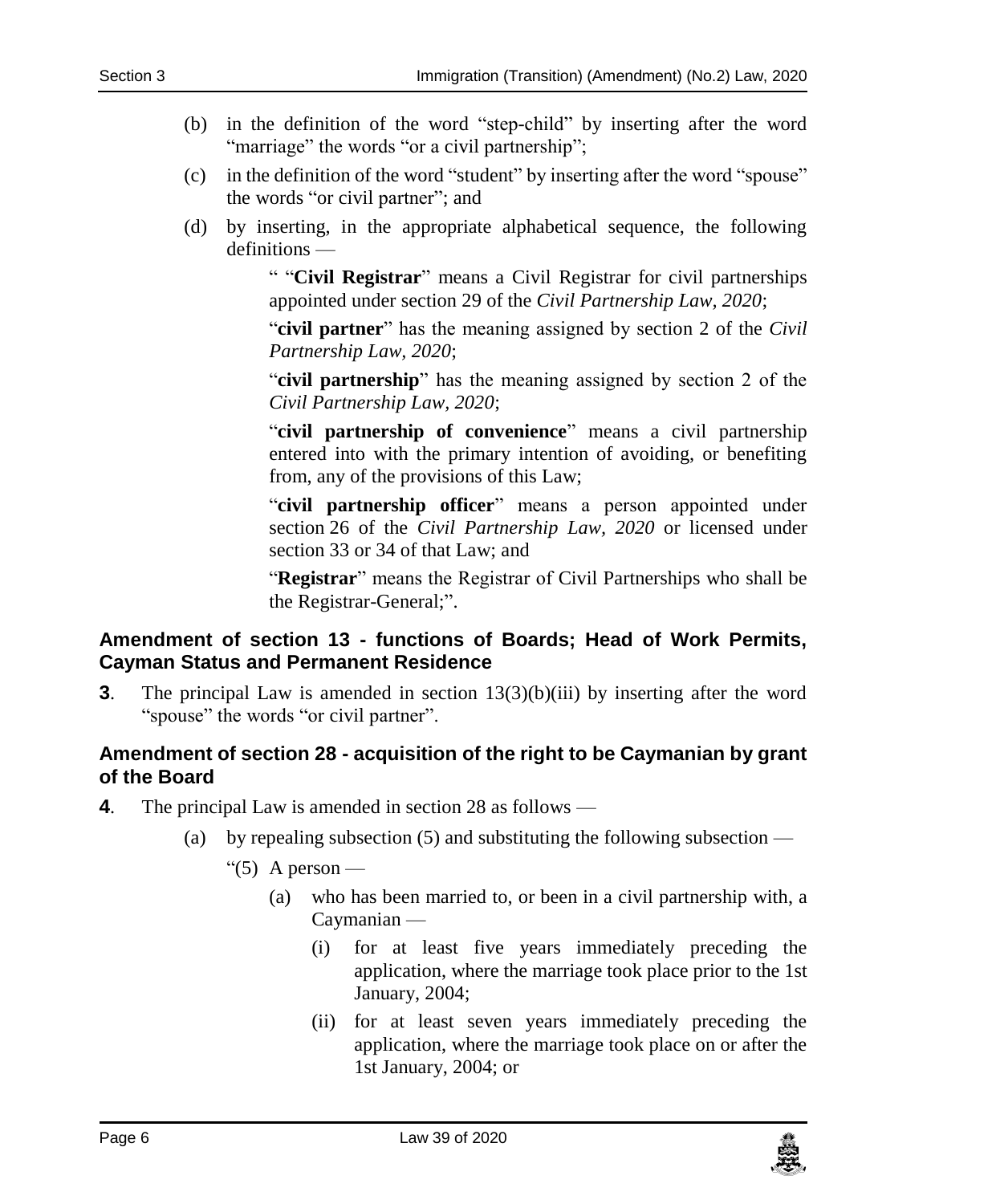- (iii) in the case of a civil partnership, for at least seven years immediately preceding the application;
- (b) whose marriage is not a marriage of convenience;
- (c) whose civil partnership is not a civil partnership of convenience;
- (d) who is not living apart from his or her spouse or civil partner under a decree of a competent court or under a deed of separation;
- (e) who has not lived apart from his or her spouse or civil partner for an aggregate period of three months —
	- (i) out of the five years immediately preceding the application where the marriage took place prior to the 1st January, 2004;
	- (ii) out of the seven years immediately preceding the application where the marriage took place on or after the 1st January, 2004; or
	- (iii) in the case of a civil partnership, out of the seven years immediately preceding the application;
- (f) who is legally and ordinarily resident in the Islands immediately preceding his or her application; and
- (g) who has not in any country been convicted of an offence for which a sentence of imprisonment not exceeding twelve months has been passed other than for non-payment of a fine unless —
	- (i) the conviction has been quashed on appeal or has been the subject of a free pardon;
	- (ii) the act or omission giving rise to such conviction would not be an offence if done or omitted in the Islands in similar circumstances; or
	- (iii) the conviction is one which, in the interest of justice, the Board directs to be ignored for the purposes of this section,

may apply to the Board for the grant of the right to be Caymanian.";

- (b) in subsection  $(6)$  as follows
	- (i) by inserting after the word "spouse" the words "or civil partner"; and
	- (ii) by inserting after the word "spouses" the words "or civil partners";
- (c) in subsection  $(7)$ 
	- (i) by repealing the following —
	- "(7) The surviving spouse of a Caymanian who —

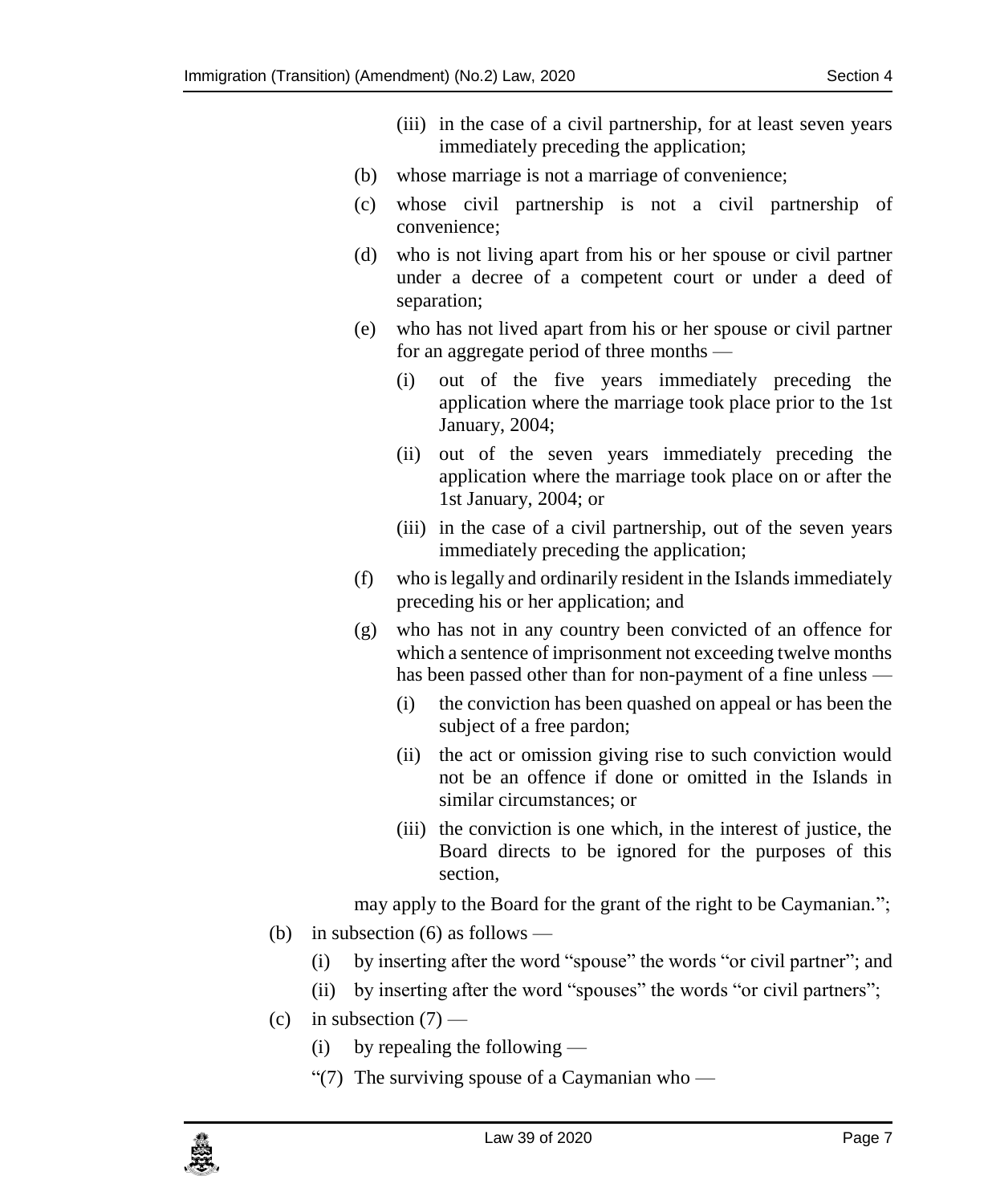- (a) was married to the deceased for at least seven years;"; and
- (ii) by substituting therefor the following —
- "(7) The surviving spouse or civil partner of a Caymanian who
	- (a) was married to, or in a civil partnership with, the deceased for at least seven years;"; and
- (d) by repealing subsection (8) and substituting the following subsection
	- "(8) Where the marriage or civil partnership referred to in subsection (7)(a) has not subsisted for a period of seven years or the grant of the right to be Caymanian has been refused by the Board, the surviving spouse or civil partner may apply to the Director of WORC for the right to permanently reside in the Islands and the Director of WORC shall take into account —
		- (a) the length of the marriage or civil partnership;
		- (b) whether there are any children of the marriage or civil partnership;
		- (c) whether immediately prior to the death the marriage or civil partnership was no longer subsisting as evidenced by a decree of a competent court, a deed of separation or what appears to be the breakdown of the marriage or civil partnership;
		- (d) the applicant's ability to support himself or herself and any dependants; and
		- (e) the applicant's health and character.".

## <span id="page-7-0"></span>**5. Amendment of section 33 - revocation of right to be Caymanian**

- **5**. The principal Law is amended in section 33(1) as follows
	- (a) by deleting the word "or" at the end of paragraph (c);
	- (b) by inserting after paragraph (c) the following paragraph
		- **"**(ca)where the civil partnership of the holder, being the civil partner of a Caymanian, is deemed by the Board to have been a civil partnership of convenience; or"; and
	- (c) in paragraph (d) as follows
		- (i) by inserting after the word "spouse" the words "or civil partner"; and
		- (ii) by inserting after the word "marriage" the words "or civil partnership".

## <span id="page-7-1"></span>**6. Amendment of section 36 - categories of permanent residence**

**6**. The principal Law is amended in section 36 by repealing subsections (1) and (2) and substituting the following subsections —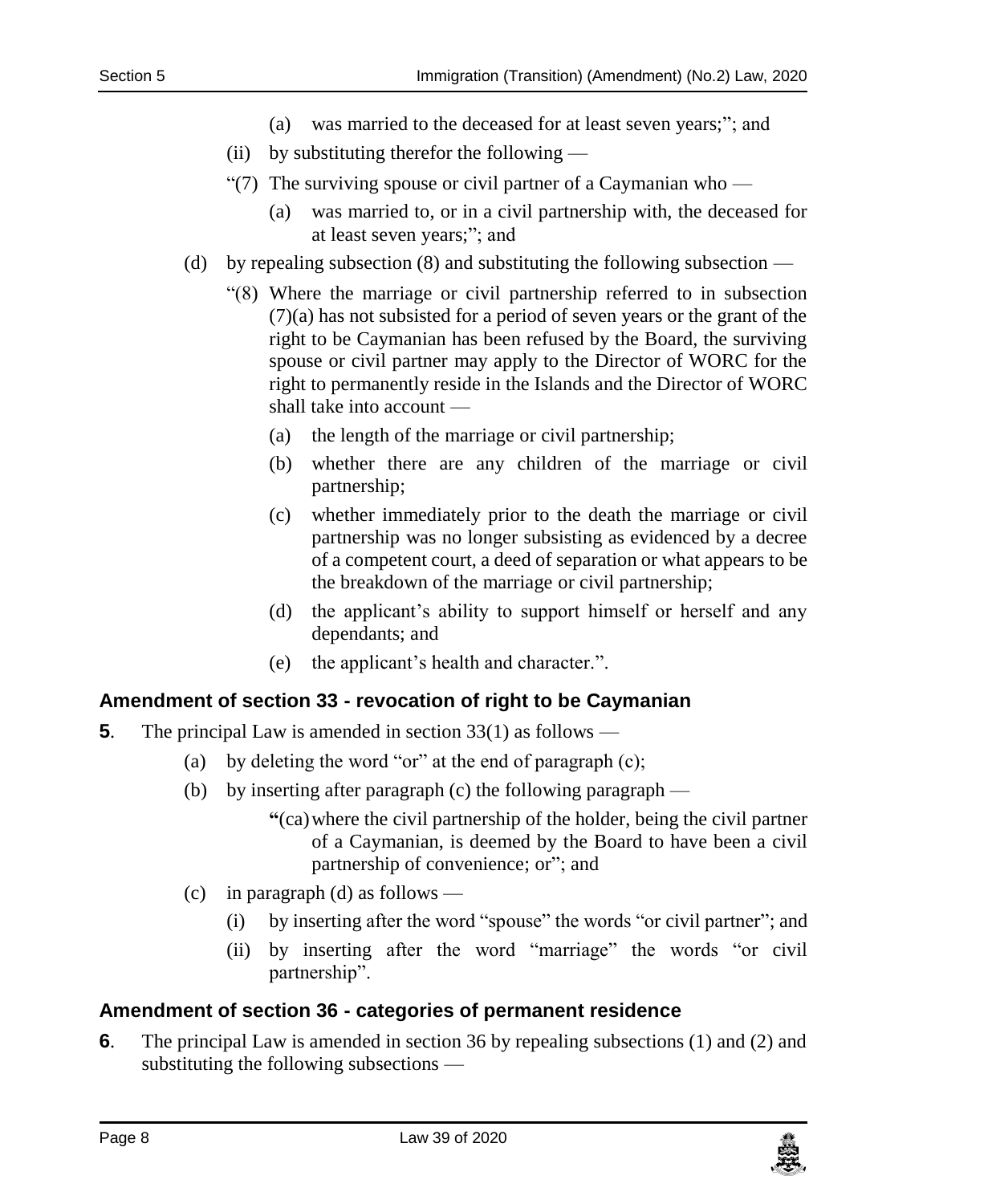- "(1) The Caymanian Status and Permanent Residency Board and the Director of WORC may grant the right to reside permanently in the Islands to the following non-Caymanian applicants —
	- (a) persons, including their spouses and civil partners, who have been legally and ordinarily resident in the Islands for a minimum period of eight years;
	- (b) the spouse or civil partner of a Caymanian; and
	- (c) a dependant of a Residency and Employment Rights Certificate who meets the requirements set out in section 39.
- (2) The Director of WORC may grant the right to reside permanently  $to$ 
	- (a) the surviving spouse or civil partner of a Caymanian under section 28(7); and
	- (b) persons of independent means, including their spouses or civil partners, under section 42.".

## <span id="page-8-0"></span>**7. Amendment of section 37 - persons legally and ordinarily resident in the Islands for at least eight years**

- **7**. The principal Law is amended in section 37 as follows
	- (a) in subsection (1), by inserting after the word "spouse" the words "or civil partner";
	- (b) in subsection (8), by inserting after the word "spouse" the words "or civil partner";
	- (c) in subsection (10), by repealing paragraph (e) and substituting the following paragraph —
		- "(e) any change in the status of the applicant's marriage or civil partnership or in respect of the applicant's dependants,";
	- (d) in subsection (16), by inserting after the word "spouse" the words "or civil partner";
	- (e) in subsection  $(18)$ 
		- (i) by inserting after the word "marriage" the words "or civil partnership"; and
		- (ii) by inserting after the word "spouse" wherever it appears the words "or civil partner"; and
	- (f) in subsection  $(19)$ 
		- (i) by inserting after the word "marriage" wherever it appears the words "or civil partnership"; and
		- (ii) by inserting after the word "spouse" wherever it appears the words "or civil partner".

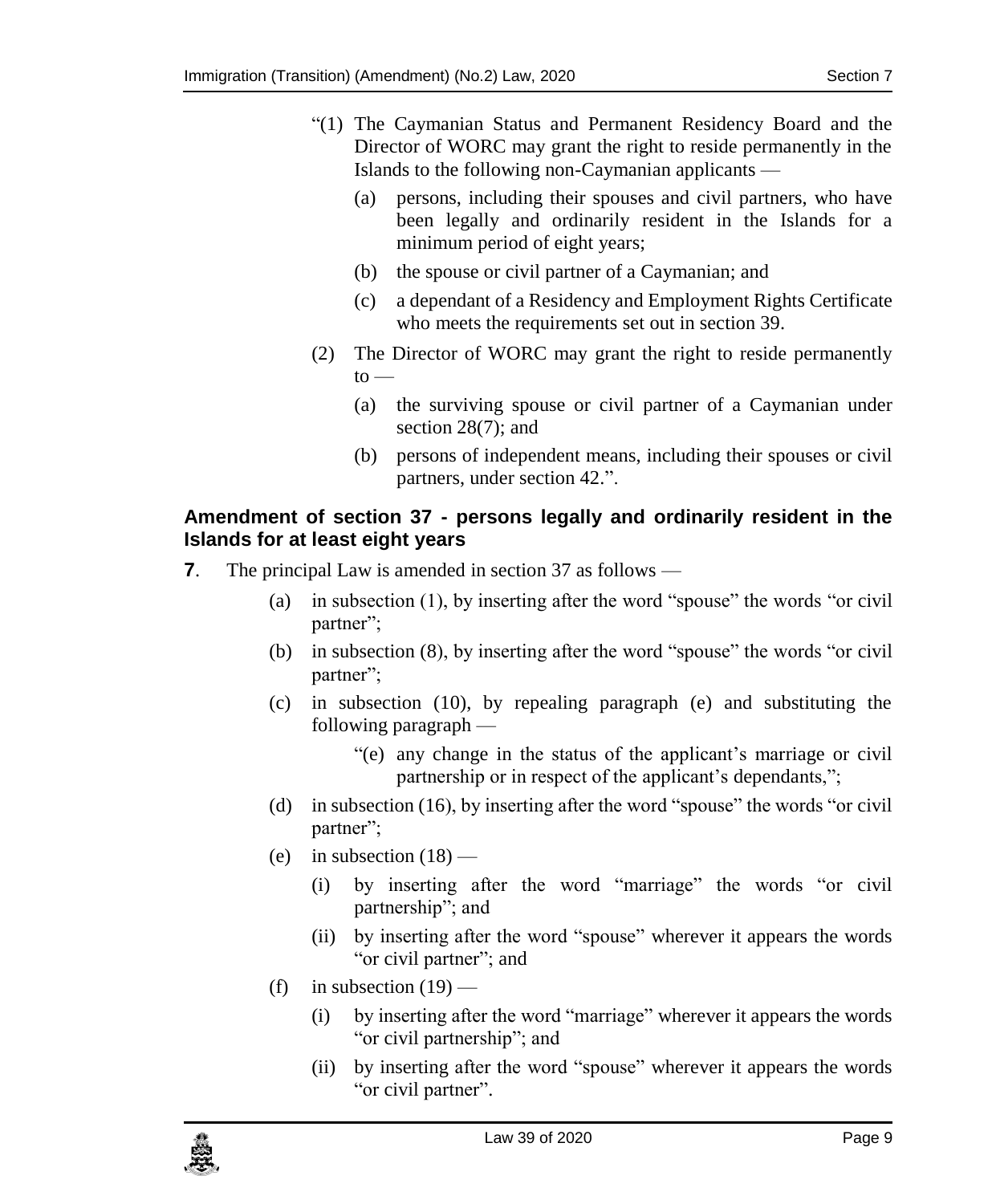## <span id="page-9-0"></span>**8. Amendment of section 38 - Residency and Employment Rights Certificate for spouse of a Caymanian**

- **8**. The principal Law is amended in section 38 as follows
	- (a) in the section heading, by inserting after the word "spouse" the words "or civil partner";
	- (b) in subsection (1), by inserting after the word "spouse" the words "or civil partner";
	- (c) in subsection (2) as follows
		- by inserting after the word "marriage" the words "or civil" partnership"; and
		- (ii) by inserting after the word "spouse" the words "or civil partnership";
	- (d) in subsection  $(3)$ 
		- (i) in paragraph (a), by inserting after the word "spouse" the words "or civil partner";
		- (ii) by inserting after paragraph (b) the following paragraph "(ba) the civil partnership is not a civil partnership of convenience;";
		- (iii) in paragraph (e), by inserting after the word "marriage" the words "or civil partnership"; and
		- (iv) in paragraph (f), by inserting after the word "spouse" the words "or civil partner";
	- (e) in subsection (4), by inserting after the word "marriage" the words "or civil partnership";
	- (f) by repealing subsection (6) and substituting the following subsection
		- "(6) The spouse or civil partner of a Caymanian shall have no right to reside or be gainfully employed in the Islands unless the spouse or the civil partner is the holder of a Residency and Employment Rights Certificate granted under this section; and the spouse or civil partner shall not be entitled to apply for, or to be granted, a work permit or the renewal of a work permit, but where a work permit is in effect on the date of the marriage or civil partnership, the spouse or civil partner may continue to work under the terms and conditions of the work permit until its expiration.";
	- (g) in subsection  $(7)$ 
		- (i) by inserting after the word "spouse" the words "or civil partner"; and
		- (ii) by inserting after the word "marriage" the words "or civil partnership"; and
	- (h) in subsections (8) and (9), by inserting after the word "spouse" the words "or civil partner".

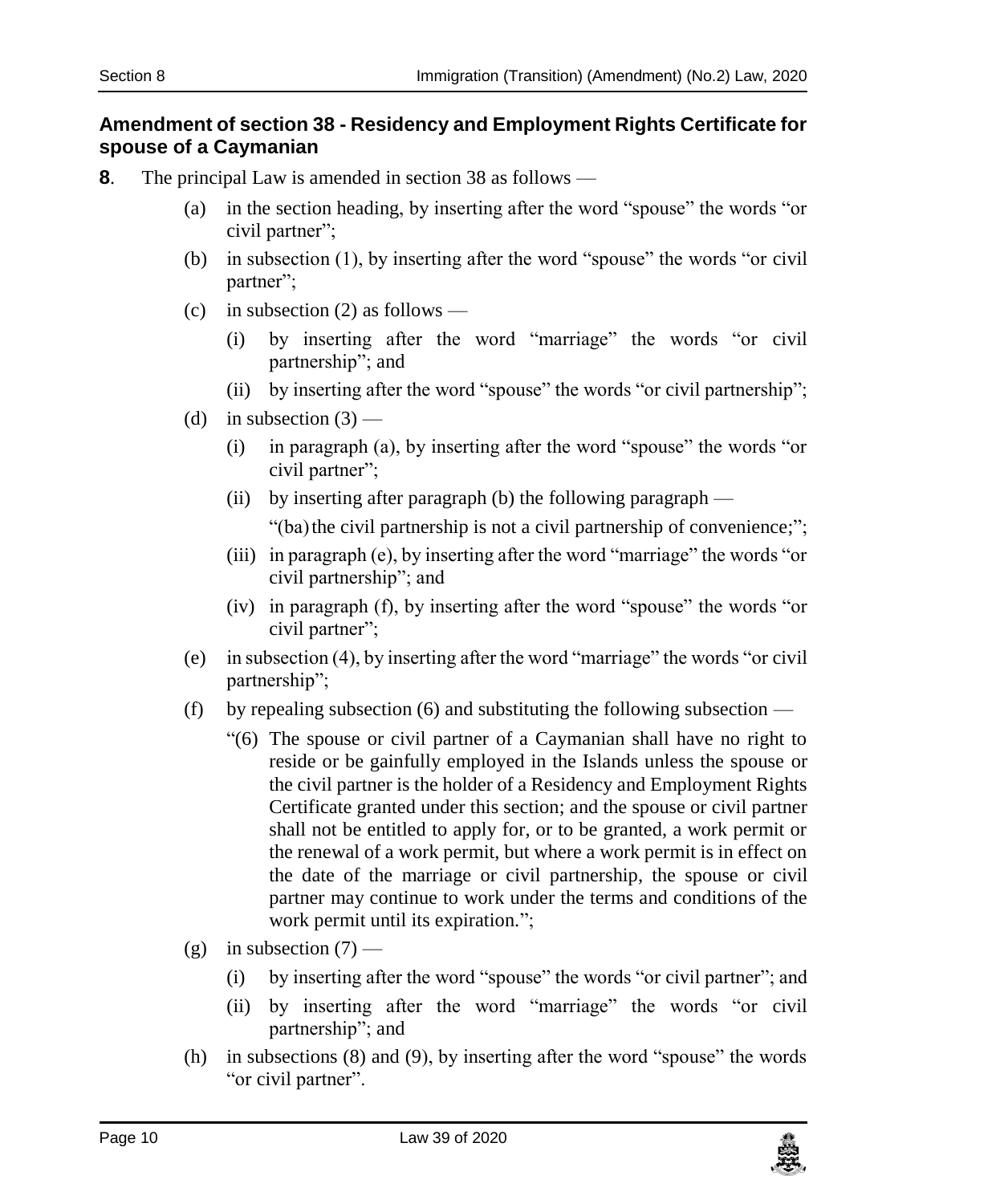## <span id="page-10-0"></span>**9. Amendment of section 40 - loss of Residency and Employment Rights Certificate**

**9**. The principal Law is amended by repealing section 40 and substituting the following —

## "**Loss of Residency and Employment Rights Certificate**

- **40.** (1) Subject to subsection (2), the holder of a Residency and Employment Rights Certificate who is the spouse or civil partner of a Caymanian or has obtained a Residency and Employment Rights Certificate as a result of his or her marriage to or civil partnership with, the holder of a Residency and Employment Rights Certificate under section 37(16) or any other earlier analogous provision, shall forfeit his or her rights under that Certificate if —
	- (a) the holder falls within any of the provisions of section 51;
	- (b) the holder's spouse or civil partner ceases to be a Caymanian or to be a Residency and Employment Rights Certificate holder;
	- (c) within ten years of the marriage or the civil partnership, the marriage or civil partnership is dissolved or annulled;
	- (d) the holder ceases to be legally and ordinarily resident in the Islands; or
	- (e) the holder and his or her spouse or civil partner are living apart —
		- (i) under a decree of a competent court;
		- (ii) under a deed of separation; or
		- (iii) in circumstances where, in the opinion of the Board or the Director of WORC, the marriage or civil partnership has irretrievably broken down.
	- (2) A person who has forfeited his or her rights under subsection (1) and —
		- (a) is or was the spouse or civil partner of a Caymanian; and
		- (b) is the parent of a Caymanian child,

may apply to the Board or the Director of WORC for a continuation of the Residency and Employment Rights Certificate —

- (i) until the child reaches the age of eighteen years; or
- (ii) where the child is enrolled in tertiary education, until the child completes his or her education or has reached the age of twenty-four years, whichever happens earlier.
- (3) Notwithstanding section 38(1), where the holder of a Residency and Employment Rights Certificate is the surviving spouse or civil

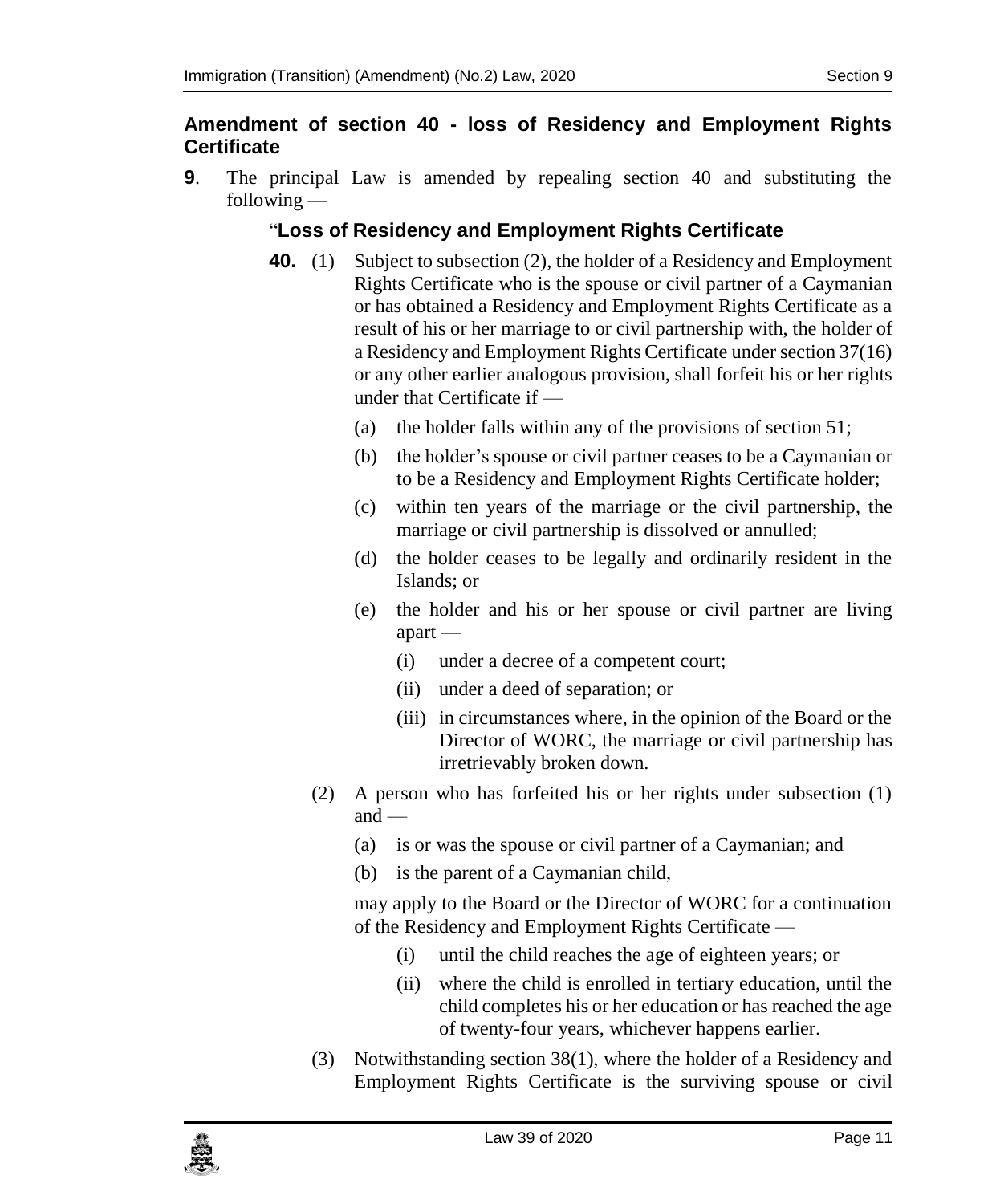partner of a Caymanian, that surviving spouse or civil partner shall be required, in order to continue to hold that Certificate, to apply to the Board or the Director of WORC for the right to continue to hold the Certificate and —

- (a) the Board or the Director of WORC shall, in considering the application take into account —
	- (i) the length of the marriage or the civil partnership;
	- (ii) whether there are any children;
	- (iii) whether immediately prior to the death, the marriage or civil partnership was no longer subsisting as evidenced by a decree of a competent court, a deed of separation or what appears to be the breakdown of the marriage or civil partnership;
	- (iv) the applicant's ability to support himself or herself and any dependants; and
	- (v) the applicant's health and character; and
- (b) thereafter, the Board or the Director of WORC shall either revoke the Certificate or allow the continuation of the Certificate.".

#### <span id="page-11-0"></span>**10. Amendment of section 42 – Certificate of Permanent Residence for persons of Independent Means**

- **10.** The principal Law is amended in section 42 as follows
	- (a) in subsection  $(2)(b)$  and  $(c)$ , by inserting after the word "spouse" the words "or civil partner"; and
	- (b) in subsection (3) by inserting after the word "spouse" the words "or civil partner".

## <span id="page-11-1"></span>**11. Amendment of section 43 - spouse and dependants of the holder of a Residency Certificate for Persons of Independent Means or a Certificate of Permanent Residence for Persons of Independent Means**

- **11**. The principal Law is amended in section 43 as follows
	- (a) in the section header, by inserting after the word "spouse" the words "or civil partner";
	- (b) in subsection (1), by inserting after the word "spouse" the words ", civil partner"; and
	- (c) by repealing subsection  $(3)$  and substituting the following subsection —

"(3) Upon —

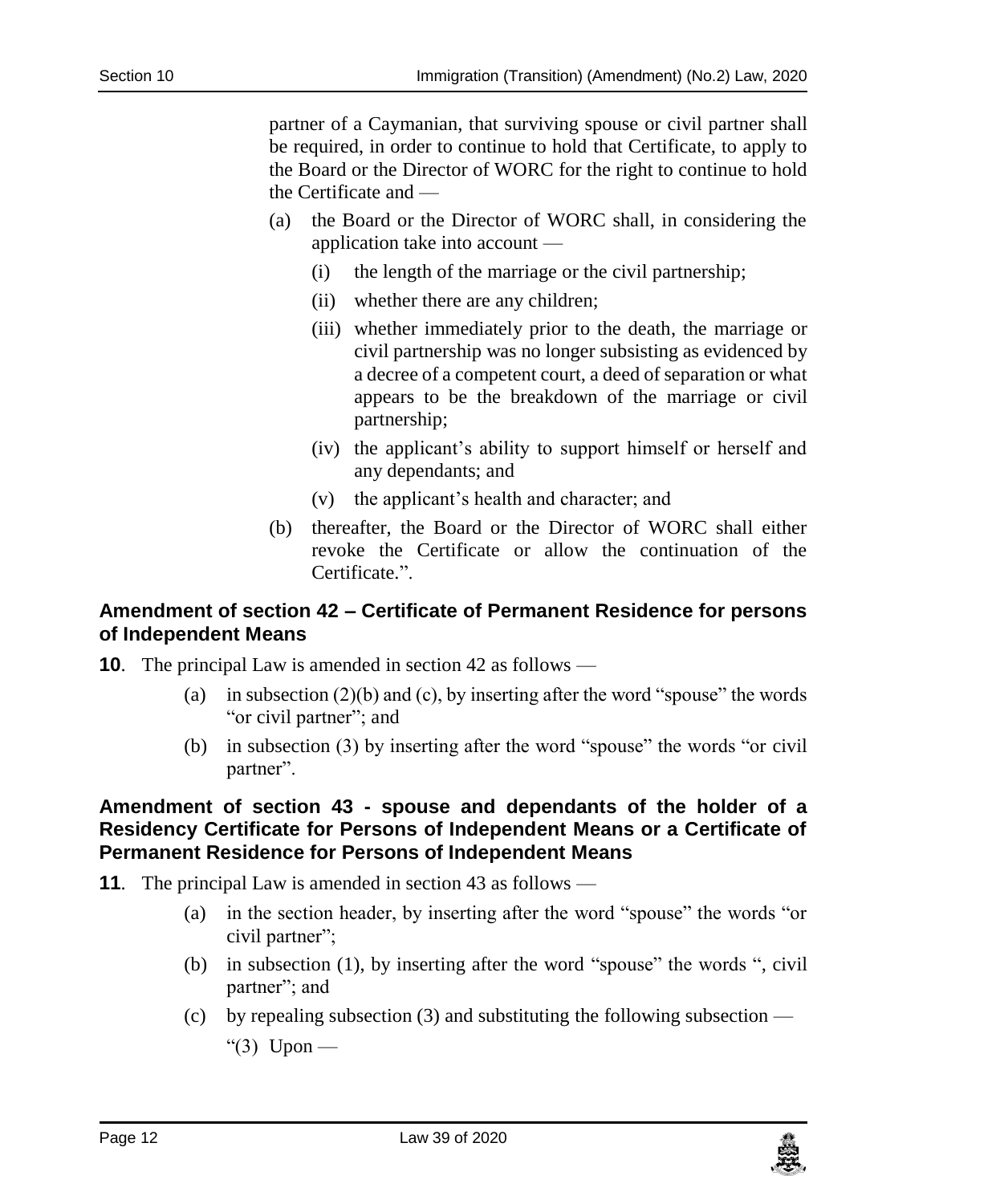- (a) the death of the holder of a Residency Certificate for Persons of Independent Means or a Certificate of Permanent Residence for Persons of Independent Means; or
- (b) the dissolution of the marriage or civil partnership of the holder of a Residency Certificate for Persons of Independent Means or a Certificate of Permanent Residence for Persons of Independent Means,

the right of the surviving or former spouse or civil partner to reside in the Islands may be revoked at the discretion of the Director of WORC but the surviving or former spouse or civil partner may, within a period of three months of any revocation, apply for the grant of a Residency Certificate for Persons of Independent Means or a Certificate of Permanent Residence for Persons of Independent Means upon satisfying the requirements of this section.".

## <span id="page-12-0"></span>**12. Amendment of section 47 - Certificate of Direct Investment**

- **12.** The principal Law is amended in section 47 as follows
	- (a) in subsection  $(2)(a)$  and (b), by inserting after the word "spouse" the words "or civil partner";
	- (b) in subsection (6), by inserting after the word "spouse" the words ", civil partner";
	- (c) in subsection  $(7)$ 
		- (i) by inserting after the word "marriage" the words "or civil partnership"; and
		- (ii) by inserting after the word "spouse" where it twice appears the words "or civil partner"; and
	- (d) by repealing subsection (10) and substituting the following subsection
		- $"(10)$ Where
			- (a) there is a change in the number of children who are dependants of the holder of a Certificate of Direct Investment;
			- (b) the holder
				- (i) marries or enters into a civil partnership;
				- (ii) divorces; or
				- (iii) dissolves a civil partnership,

subsequent to the issue of the Certificate; or

(c) changes his or her occupation within the business or businesses,

the holder shall so inform the Director of WORC of the fact and the Director of WORC may amend the Certificate accordingly and

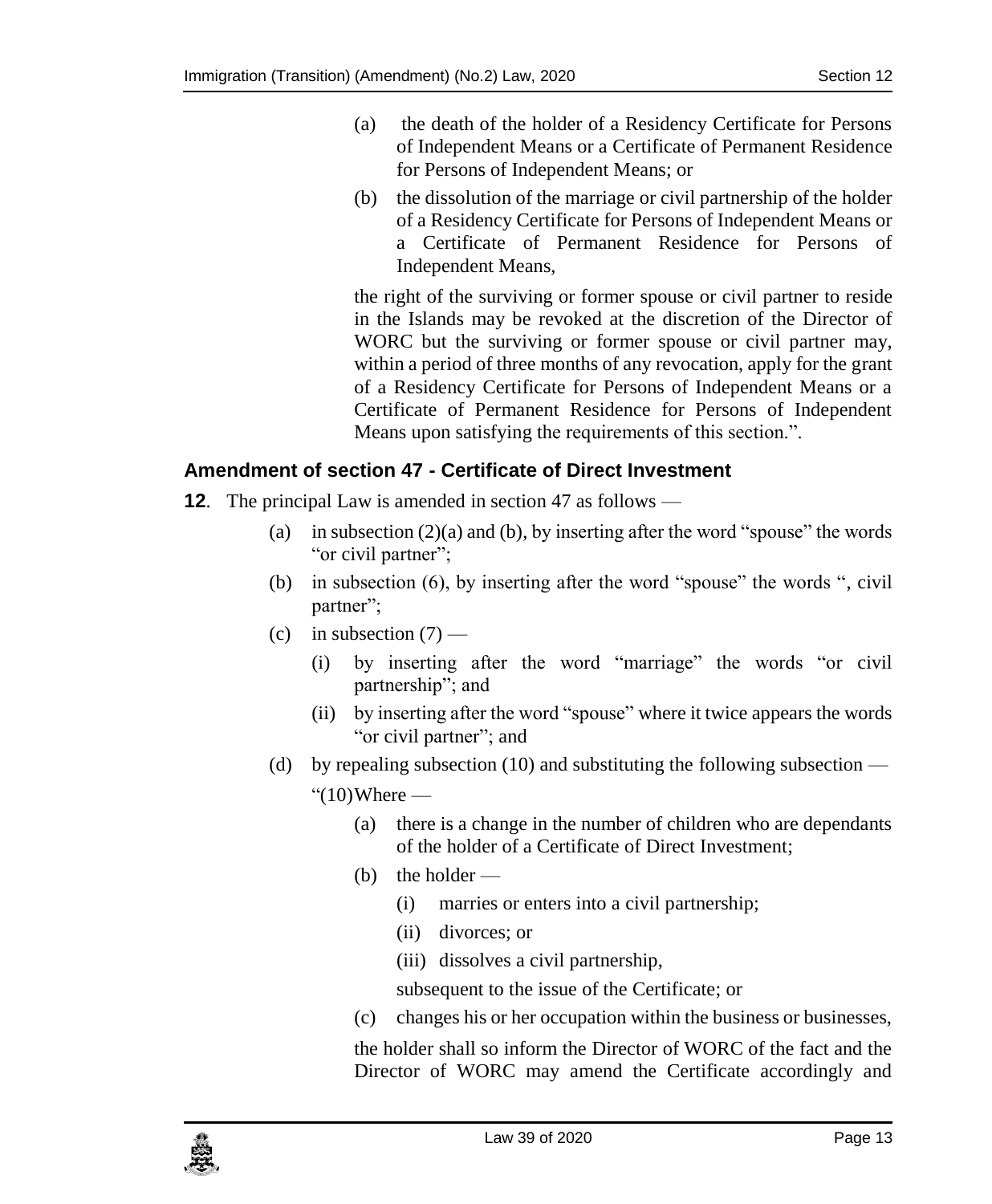subject to such conditions as Director of WORC may, in the Director's absolute discretion, determine.".

## <span id="page-13-0"></span>**13. Amendment of section 48 - revocation of Certificate of Direct Investment**

**13**. The principal Law is amended in section 48(g) by inserting after the word "spouse" the words "or civil partner".

## <span id="page-13-1"></span>**14. Amendment of section 49 - Certificate for Specialist Caregivers**

**14**. The principal Law is amended in section 49(7) by inserting after the word "spouse" the words ", civil partner".

## <span id="page-13-2"></span>**15. Amendment of section 50 - Residency Certificate (Substantial Business Presence)**

- **15**. The principal Law is amended in section 50 as follows
	- (a) in subsection  $(3)$ 
		- (i) in paragraph (a), by inserting after the word "spouse" the words "or civil partner"; and
		- (ii) in paragraph (b), by inserting after the words "spouse" the words ", or civil partner,";
	- (b) in subsection (6), by inserting after the words "spouse" the words ", or civil partner,";
	- (c) by repealing subsection  $(7)$  and substituting the following subsection
		- " $(7)$  Upon
			- (a) the death of the holder of an Approval-in-Principle Residency Certificate (Substantial Business Presence) or a Residency Certificate (Substantial Business Presence); or
			- (b) the dissolution of the marriage or civil partnership of the holder of an Approval-in-Principle Residency Certificate (Substantial Business Presence) or a Residency Certificate (Substantial Business Presence),

the right of the dependent spouse or civil partner to reside in the Islands shall cease after a period of one year from the date of the death or the dissolution unless —

- (i) the spouse or civil partner can demonstrate to the satisfaction of the Director of WORC that he or she can support himself or herself and any dependent children without having to become gainfully occupied in the Islands; or
- (ii) the holder is granted permission to remain under any other provision of this Law.";

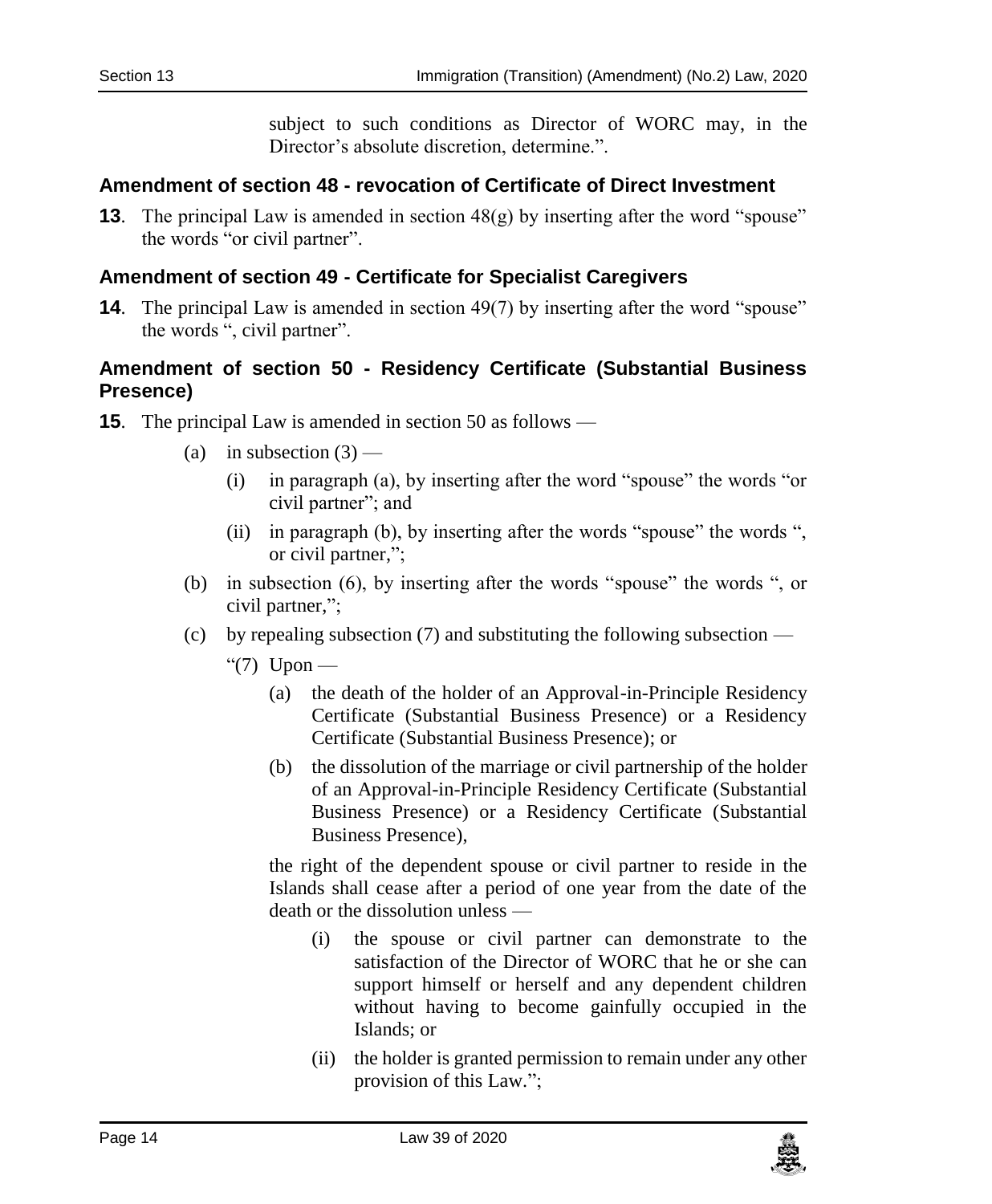- (d) by repealing subsection (9) and substituting the following subsection " $(9)$  Where —
	- (a) there is a change in the number of children who are dependants of the holder of a Certificate issued under this section;
	- (b) the holder
		- (i) marries or enters into a civil partnership;
		- (ii) divorces;
		- (iii) dissolves a civil partnership;

subsequent to the issue of the Certificate; or

(c) the holder changes his or her occupation within the business,

the holder shall so inform the Director of WORC of the fact and the Director of WORC may amend the Certificate accordingly and subject to such conditions as Director of WORC may, in the Director's absolute discretion, determine."; and

(e) in subsection  $(11)(f)$ , by inserting after the word "spouse" the words "or civil partner".

## <span id="page-14-0"></span>**16. Amendment of section 53 - persons exempted**

**16**. The principal Law is amended in section 53(1)(d) by inserting after the word "spouse" the words "or civil partner".

## <span id="page-14-1"></span>**17. Amendment of section 58 - consideration of work permit by Board etc.**

- **17.** The principal Law is amended in section 58 as follows
	- (a) in subsection  $(3)(d)$ , by inserting after the word "spouse" where it twice appears the words "or civil partner"; and
	- (b) in subsection (5)(a), by inserting after the word "spouse" the words "or civil partner".

## <span id="page-14-2"></span>**18. Amendment of section 63 - grant or refusal of work permit**

**18**. The principal Law is amended in section 63(10) by inserting after the word "spouse" the words "or civil partner".

## <span id="page-14-3"></span>**19. Amendment of section 66 - term limits**

- **19.** The principal Law is amended in section 66 as follows
	- (a) by repealing subsection  $(10)$  and substituting the following subsection —

" $(10)$  A person —

- (a) who is married to, or in a civil partnership with  $-$ 
	- (i) a worker;

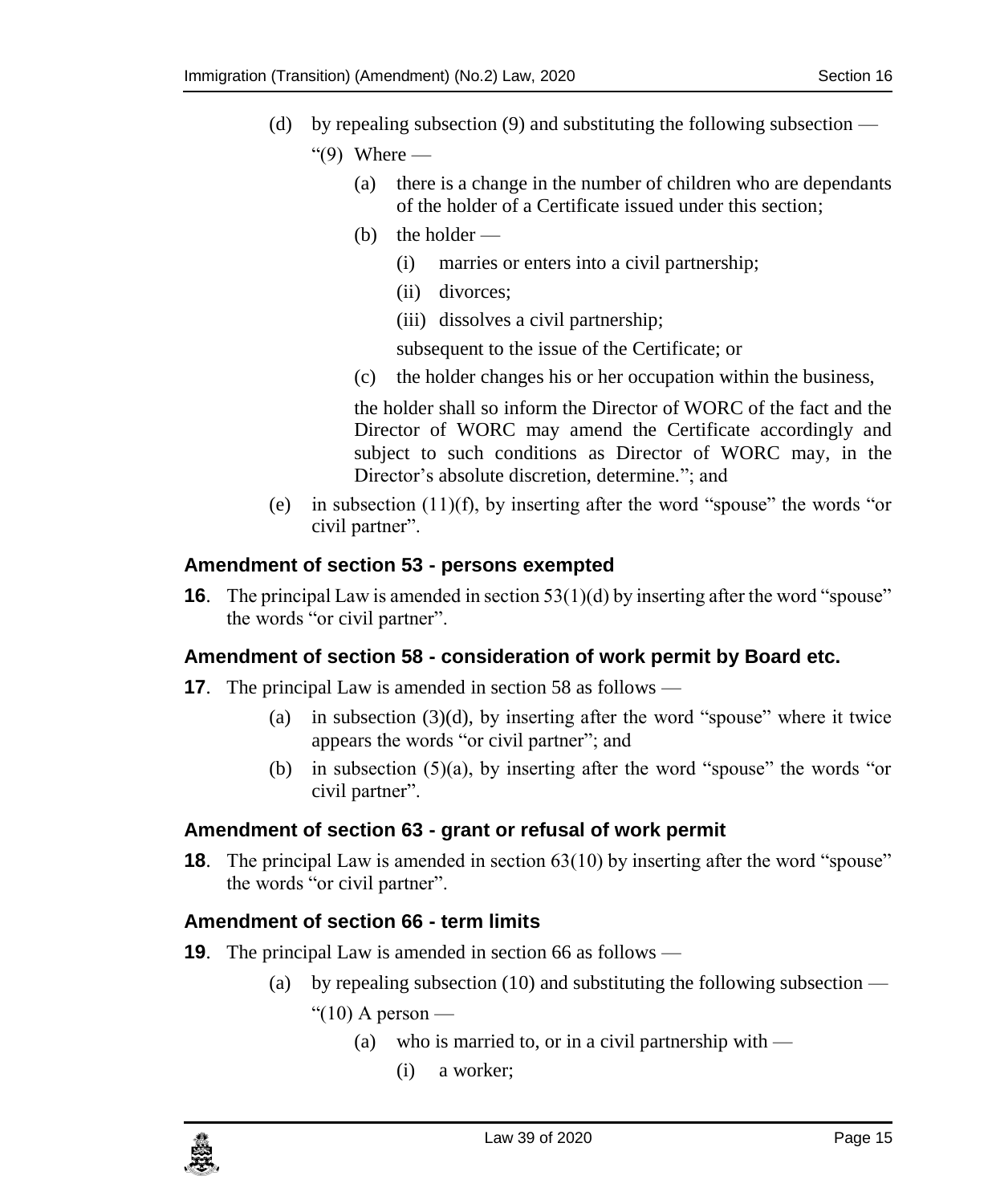- (ii) a person employed by the Government of the Islands;
- (iii) a person employed by the Government of the United Kingdom, in the Islands;
- (iv) a person employed by any statutory authority or Government owned company, the employees of which are by law not required to hold work permits; or
- (v) a person who is working by operation of law with the permission granted under subsection (4) or (8),

and whose right to work in the Islands will expire before that of his or her spouse or civil partner;

- (b) whose marriage is, in the opinion of the Board or the Director of WORC, not a marriage of convenience; or
- (c) whose civil partnership is, in the opinion of the Board or the Director of WORC, not a civil partnership of convenience;
- (d) who is not living apart from his or her spouse or civil partner under a decree of a competent court or under a deed of separation; and
- (e) who has not lived apart from his or her spouse or civil partner for an aggregate period of three months out of the twelve months immediately preceding the application for the grant in circumstances which, in the opinion of the Board or the Director of WORC, have led it to conclude that the marriage or civil partnership has broken down,

may, during the currency of the spouse's or the civil partner's work permit or contract of employment with the Government of the Islands or with the Government of the United Kingdom in the Islands or in the period during which his or her spouse or civil partner is working by operation of law with permission granted under subsection (4) or (8), apply for the grant of a work permit or the renewal of an existing work permit; and the Board or the Director of WORC may —

- (i) grant the application for a period not exceeding that of the spouse's or civil partner's work permit or any renewal thereof;
- (ii) grant the application for a period not exceeding that of the spouse's or civil partner's contract of employment; or
- (iii) grant the application for a period not exceeding that of the period for which his or her spouse or civil partner is working by operation of law or under permission granted under subsection  $(4)$  or  $(8)$ .";
- (b) by repealing subsection  $(11)$  and substituting the following subsection —

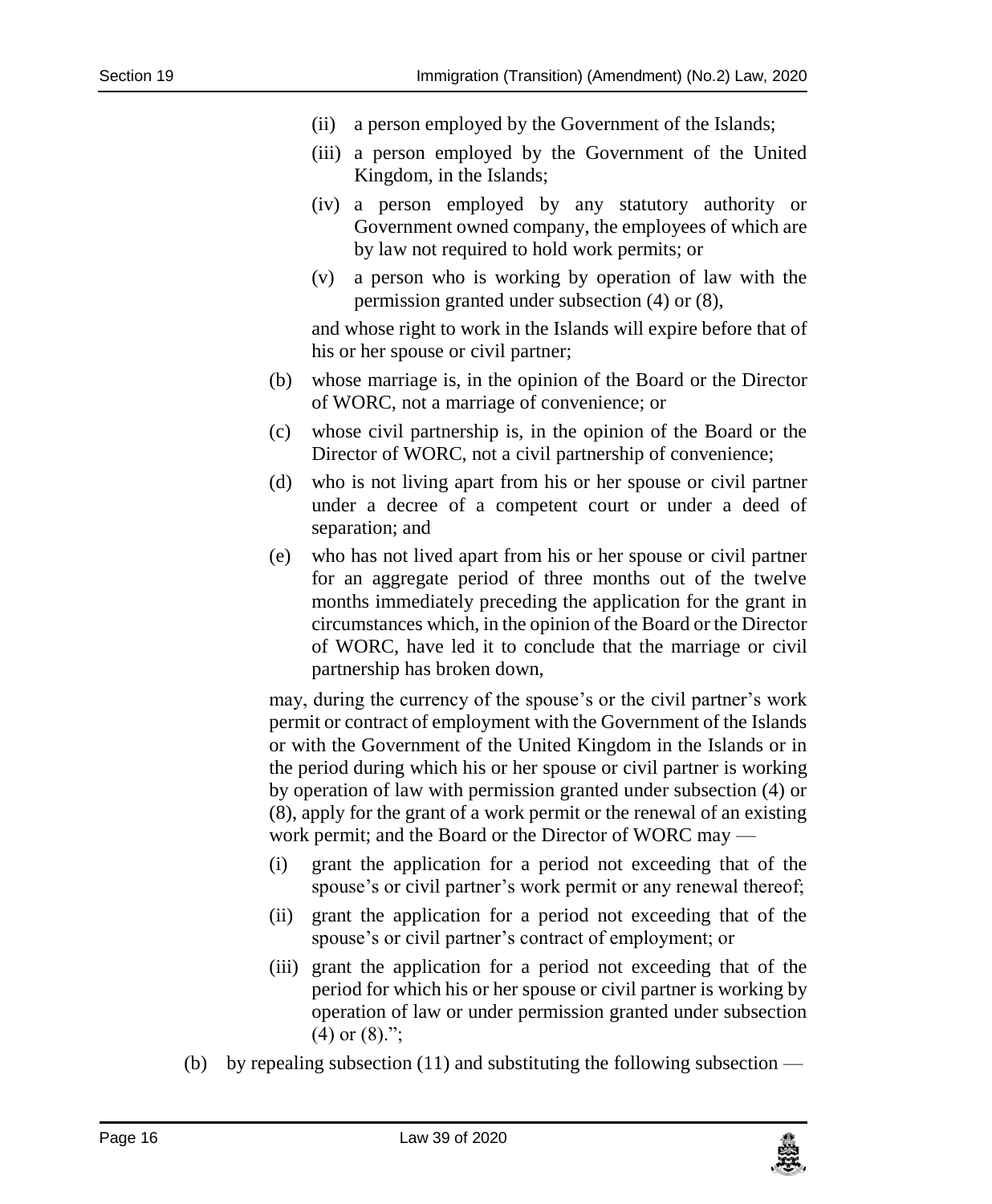- "(11)A person working under subsection (10) whose spouse or civil partner is granted permanent residence under section 37 and who has applied for a Residency and Employment Rights Certificate as the spouse or civil partner of a permanent resident under section 37(16) will not lose his or her right to work and may continue to be granted work permits until the final determination of his or her application where that application was submitted within ninety days of the grant of his or her spouse's or civil partner's permanent residence.";
- (c) in subsection (12), by inserting after the word "spouse" where it twice appears the words "or civil partner"; and
- (d) by repealing subsection  $(13)$  and substituting the following subsection
	- "(13)The Board or the Director of WORC, in calculating under subsection  $(10)(d)$ , the period of time that an applicant has spent apart from his or her spouse or civil partner , shall not take into account those occasions when either spouse's or civil partner's absences were because of medical, educational, business, vacation or other analogous circumstances.".

## <span id="page-16-0"></span>**20. Amendment of section 70 - marriages of convenience**

**20**. The principal Law is amended by repealing section 70 and substituting the following section —

## "**Marriages and civil partnerships of convenience**

- **70.** (1) A person who enters into a marriage of convenience or a civil partnership of convenience commits an offence and is liable on summary conviction to a fine of ten thousand dollars and to imprisonment for one year.
	- $(2)$  If
		- (a) a marriage officer has reasonable grounds for suspecting that a marriage will be a marriage of convenience; or
		- (b) the Registrar, a Civil Registrar or a civil partnership officer has reasonable grounds for suspecting that a civil partnership will be a civil partnership of convenience,

and fails to report his or her suspicion to the Director of WORC without delay and in such form and manner as may be prescribed, the marriage officer, the Registrar, the Civil Registrar or the civil partnership officer commits an offence.

- (3) Subsection (2) also applies where
	- (a) a marriage is solemnised in the presence of a marriage officer; and